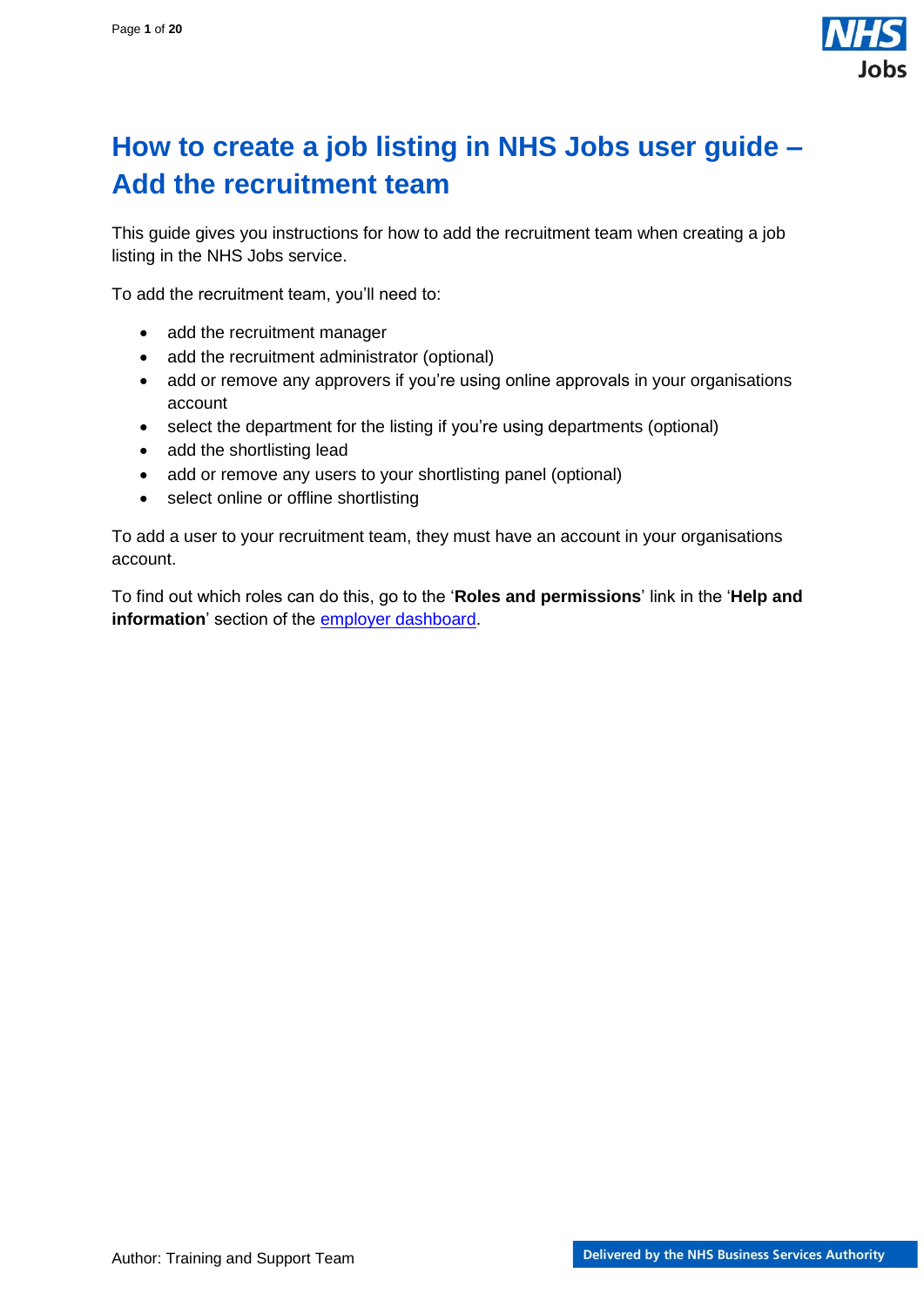# **Contents**

| How to create a job listing in NHS Jobs user guide - Add the recruitment team1 |
|--------------------------------------------------------------------------------|
|                                                                                |
|                                                                                |
|                                                                                |
|                                                                                |
|                                                                                |
|                                                                                |
|                                                                                |
|                                                                                |
|                                                                                |
|                                                                                |
|                                                                                |
|                                                                                |
|                                                                                |
|                                                                                |
|                                                                                |
|                                                                                |
|                                                                                |
|                                                                                |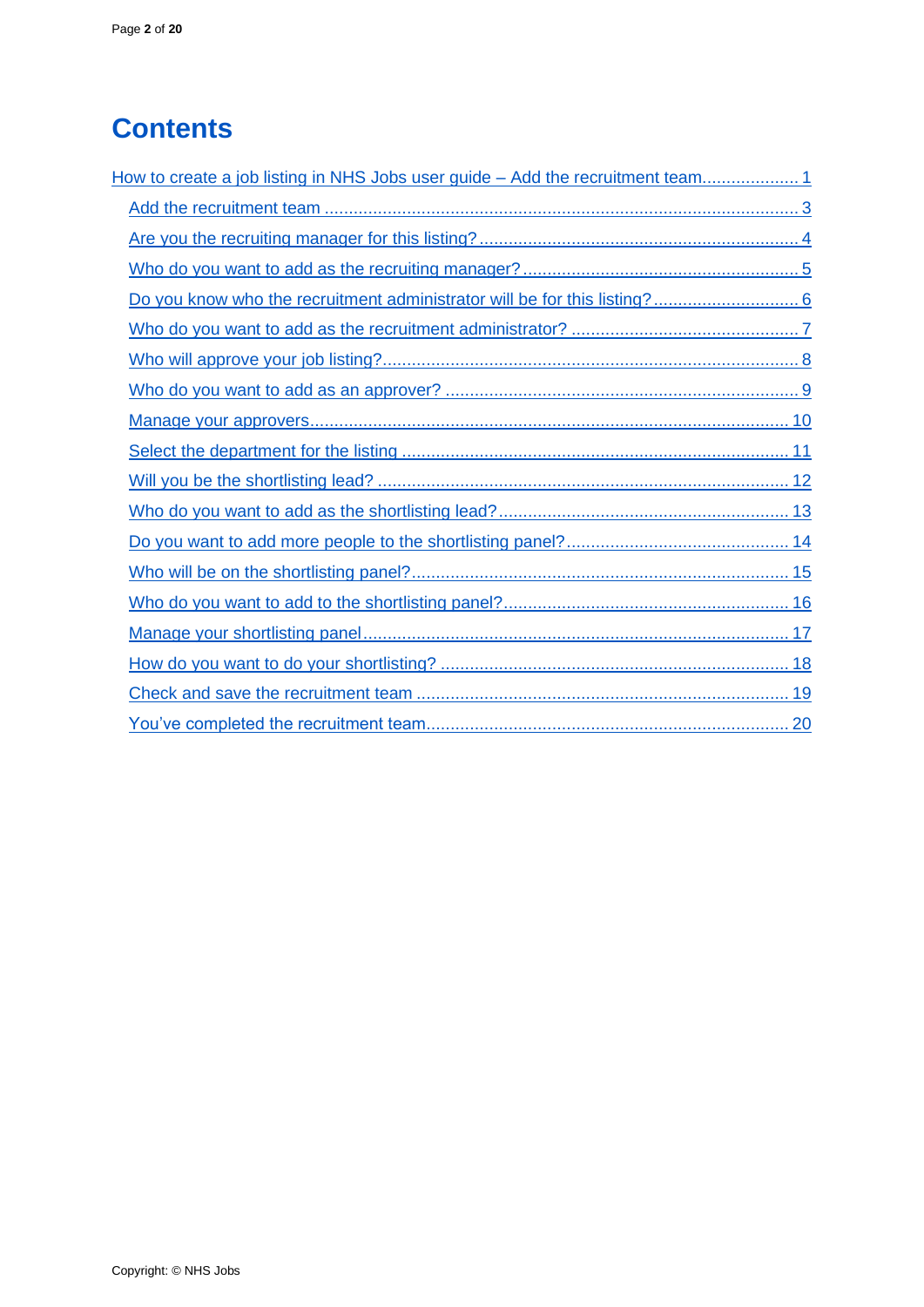#### <span id="page-2-0"></span>**Add the recruitment team**

This page gives you instructions for how to add the recruitment team.

The different statuses are:

- **NOT STARTED**  you haven't started the job listing section.
- **STARTED** you've started the job listing section but it's incomplete.
- **COMPLETED** you've completed the job listing section.
- **CANNOT START YET** you need to complete all sections before this is available.

To add the recruitment team to your job listing, complete the following step:

1. Select the ['Recruitment team'](#page-3-0) link.

| Jobs<br><b>BETA</b> Your feedback will help us to improve this service.<br><b>NHS Business Services Authority</b><br><b>Training and Support Officer job listing</b><br>Add the job title<br><b>COMPLETED</b><br>Add the details of the job<br><b>COMPLETED</b><br><b>COMPLETED</b><br>Contact details and closing date<br><b>COMPLETED</b><br>Add the job overview, job description and person<br>specification<br>Job overview<br><b>COMPLETED</b><br>Job description<br><b>COMPLETED</b><br>Person specification<br><b>COMPLETED</b><br><b>COMPLETED</b><br>Add pre-application and additional application questions<br>Pre-application questions<br><b>COMPLETED</b><br><b>COMPLETED</b><br><b>NOT STARTED</b> |                                             | You're viewing NHS Business Services Authority<br>Change |
|--------------------------------------------------------------------------------------------------------------------------------------------------------------------------------------------------------------------------------------------------------------------------------------------------------------------------------------------------------------------------------------------------------------------------------------------------------------------------------------------------------------------------------------------------------------------------------------------------------------------------------------------------------------------------------------------------------------------|---------------------------------------------|----------------------------------------------------------|
|                                                                                                                                                                                                                                                                                                                                                                                                                                                                                                                                                                                                                                                                                                                    |                                             | Signed in as NHS BSA Training Sign Out                   |
|                                                                                                                                                                                                                                                                                                                                                                                                                                                                                                                                                                                                                                                                                                                    |                                             |                                                          |
|                                                                                                                                                                                                                                                                                                                                                                                                                                                                                                                                                                                                                                                                                                                    |                                             |                                                          |
|                                                                                                                                                                                                                                                                                                                                                                                                                                                                                                                                                                                                                                                                                                                    |                                             |                                                          |
|                                                                                                                                                                                                                                                                                                                                                                                                                                                                                                                                                                                                                                                                                                                    | <b>DRAFT</b><br>Reference no: A0090-22-1950 |                                                          |
|                                                                                                                                                                                                                                                                                                                                                                                                                                                                                                                                                                                                                                                                                                                    | Job listing incomplete                      |                                                          |
|                                                                                                                                                                                                                                                                                                                                                                                                                                                                                                                                                                                                                                                                                                                    | You have completed 10 of 12 sections.       |                                                          |
|                                                                                                                                                                                                                                                                                                                                                                                                                                                                                                                                                                                                                                                                                                                    |                                             |                                                          |
|                                                                                                                                                                                                                                                                                                                                                                                                                                                                                                                                                                                                                                                                                                                    | Job title and reference number              |                                                          |
|                                                                                                                                                                                                                                                                                                                                                                                                                                                                                                                                                                                                                                                                                                                    |                                             |                                                          |
|                                                                                                                                                                                                                                                                                                                                                                                                                                                                                                                                                                                                                                                                                                                    | About the job and pay<br>Location           |                                                          |
|                                                                                                                                                                                                                                                                                                                                                                                                                                                                                                                                                                                                                                                                                                                    |                                             |                                                          |
|                                                                                                                                                                                                                                                                                                                                                                                                                                                                                                                                                                                                                                                                                                                    |                                             |                                                          |
|                                                                                                                                                                                                                                                                                                                                                                                                                                                                                                                                                                                                                                                                                                                    |                                             |                                                          |
|                                                                                                                                                                                                                                                                                                                                                                                                                                                                                                                                                                                                                                                                                                                    |                                             |                                                          |
|                                                                                                                                                                                                                                                                                                                                                                                                                                                                                                                                                                                                                                                                                                                    |                                             |                                                          |
|                                                                                                                                                                                                                                                                                                                                                                                                                                                                                                                                                                                                                                                                                                                    | <b>Supporting documents</b>                 |                                                          |
|                                                                                                                                                                                                                                                                                                                                                                                                                                                                                                                                                                                                                                                                                                                    |                                             |                                                          |
|                                                                                                                                                                                                                                                                                                                                                                                                                                                                                                                                                                                                                                                                                                                    |                                             |                                                          |
|                                                                                                                                                                                                                                                                                                                                                                                                                                                                                                                                                                                                                                                                                                                    |                                             |                                                          |
|                                                                                                                                                                                                                                                                                                                                                                                                                                                                                                                                                                                                                                                                                                                    | <b>Additional application questions</b>     |                                                          |
|                                                                                                                                                                                                                                                                                                                                                                                                                                                                                                                                                                                                                                                                                                                    | Add the recruitment team                    |                                                          |
|                                                                                                                                                                                                                                                                                                                                                                                                                                                                                                                                                                                                                                                                                                                    | Recruitment team                            |                                                          |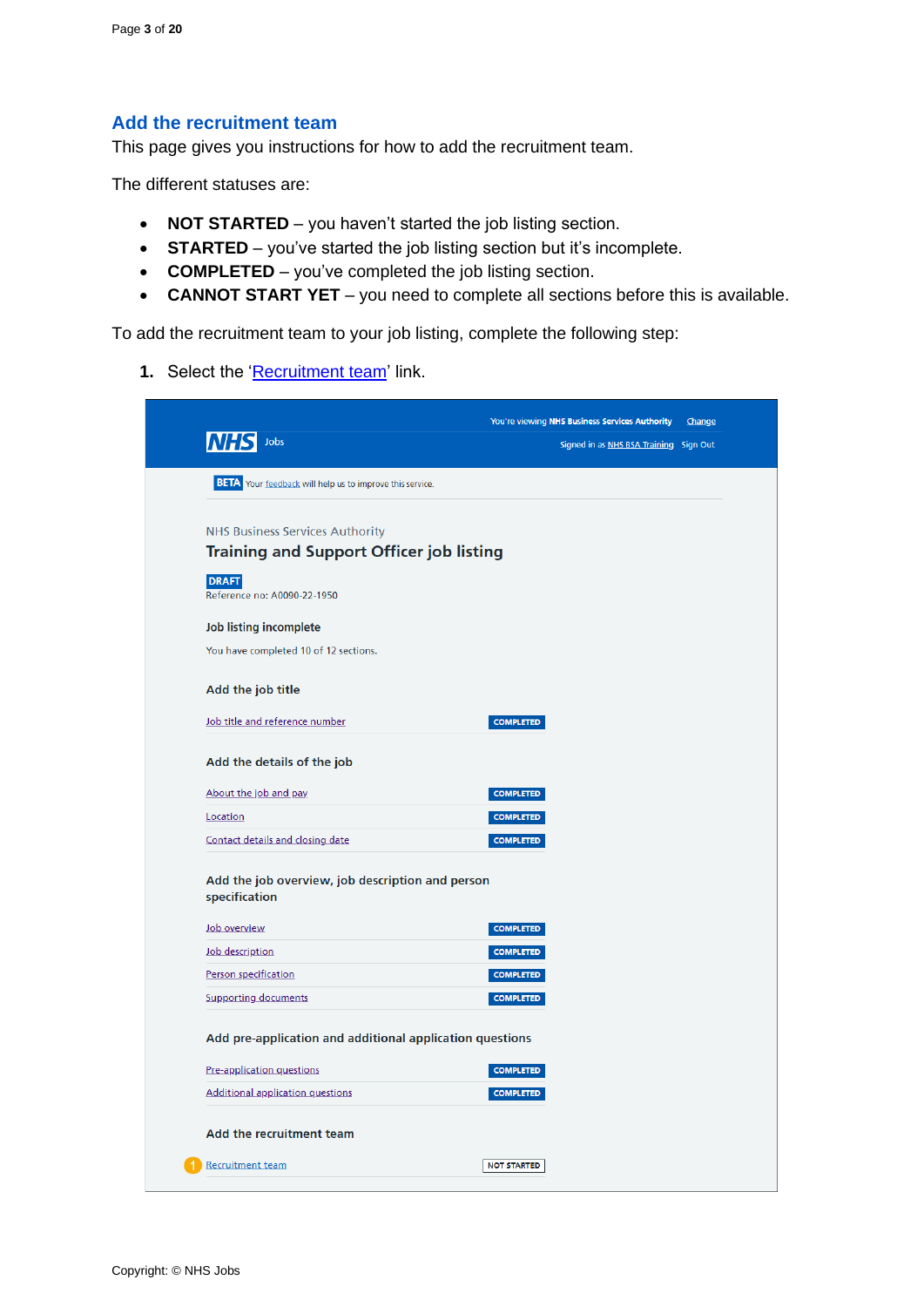## <span id="page-3-0"></span>**Are you the recruiting manager for this listing?**

This page gives you instructions for how to confirm if you're the recruiting manager for this listing.

To confirm if you're the recruiting manager for this listing, complete the following steps:

- **1.** Select an answer:
	- ['Yes'](#page-5-0)
	- ['No'](#page-4-0)
- **2.** Select the 'Save and continue' button.

| <b>NHS</b><br>Jobs                                                                      | You're viewing NHS Business Services Authority<br>Change<br>Signed in as NHS BSA Training Sign Out |  |
|-----------------------------------------------------------------------------------------|----------------------------------------------------------------------------------------------------|--|
| <b>BETA</b> Your feedback will help us to improve this service.                         |                                                                                                    |  |
| < Go back<br>Create a job advert<br>Are you the recruiting manager for this<br>listing? |                                                                                                    |  |
| <b>Training and Support Officer DRAFT</b>                                               |                                                                                                    |  |
| Reference no: A0090-22-1950                                                             |                                                                                                    |  |
| <b>No</b><br>Yes                                                                        |                                                                                                    |  |
| Save and continue                                                                       |                                                                                                    |  |
| Save and come back later                                                                |                                                                                                    |  |
|                                                                                         |                                                                                                    |  |
| <b>Privacy policy</b><br><b>Terms and conditions</b><br><b>Accessibility Statement</b>  | Cookies<br>How to create and publish jobs<br>© Crown copyright                                     |  |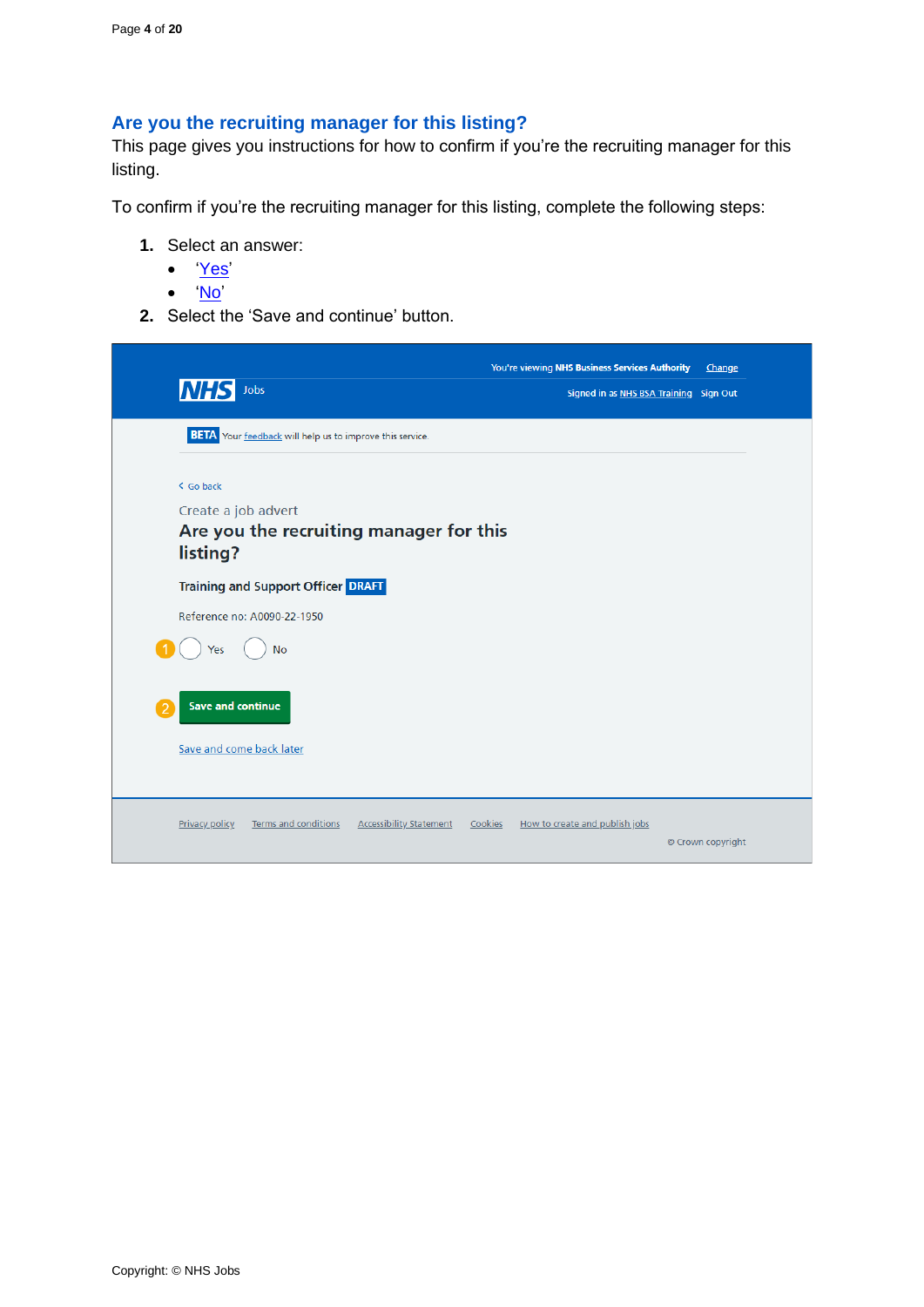## <span id="page-4-0"></span>**Who do you want to add as the recruiting manager?**

This page gives you instructions for how to confirm the recruiting manager for this listing.

**Important:** You'll only see this page if you're not the recruiting manager for this listing. Once you start entering a name, the results are shown for you to select a user. Deactivated users won't appear in your search results. If the person you want is not on the list. You need to contact a super user for your organisation.

To add the recruiting manager for this listing, complete the following steps:

- **1.** In the **Search** box, enter the details and select a user.
- **2.** Select the ['Save and continue'](#page-5-0) button. or
- **3.** Select 'The person I want is not on the list' link.

| Jobs<br><b>NHS</b>                                                                                                               |                                           | You're viewing NHS BSA Training<br>Signed in as NHSBSA Training Sign Out | Change            |
|----------------------------------------------------------------------------------------------------------------------------------|-------------------------------------------|--------------------------------------------------------------------------|-------------------|
| <b>BETA</b> Your feedback will help us to improve this service.                                                                  |                                           |                                                                          |                   |
| < Go back<br>Create a job advert<br>Who do you want to add as the recruiting manager?                                            |                                           |                                                                          |                   |
| <b>Training and Support Officer DRAFT</b><br>Reference no: T1111-22-1234                                                         |                                           |                                                                          |                   |
|                                                                                                                                  |                                           |                                                                          |                   |
| The person I want is not on the list<br>To get someone added to the list you need to contact a super user for your organisation. |                                           |                                                                          |                   |
| <b>Save and continue</b>                                                                                                         |                                           |                                                                          |                   |
| Save and come back later                                                                                                         |                                           |                                                                          |                   |
| <b>Privacy policy</b><br><b>Terms and conditions</b>                                                                             | <b>Accessibility Statement</b><br>Cookies | How to create and publish jobs                                           | © Crown copyright |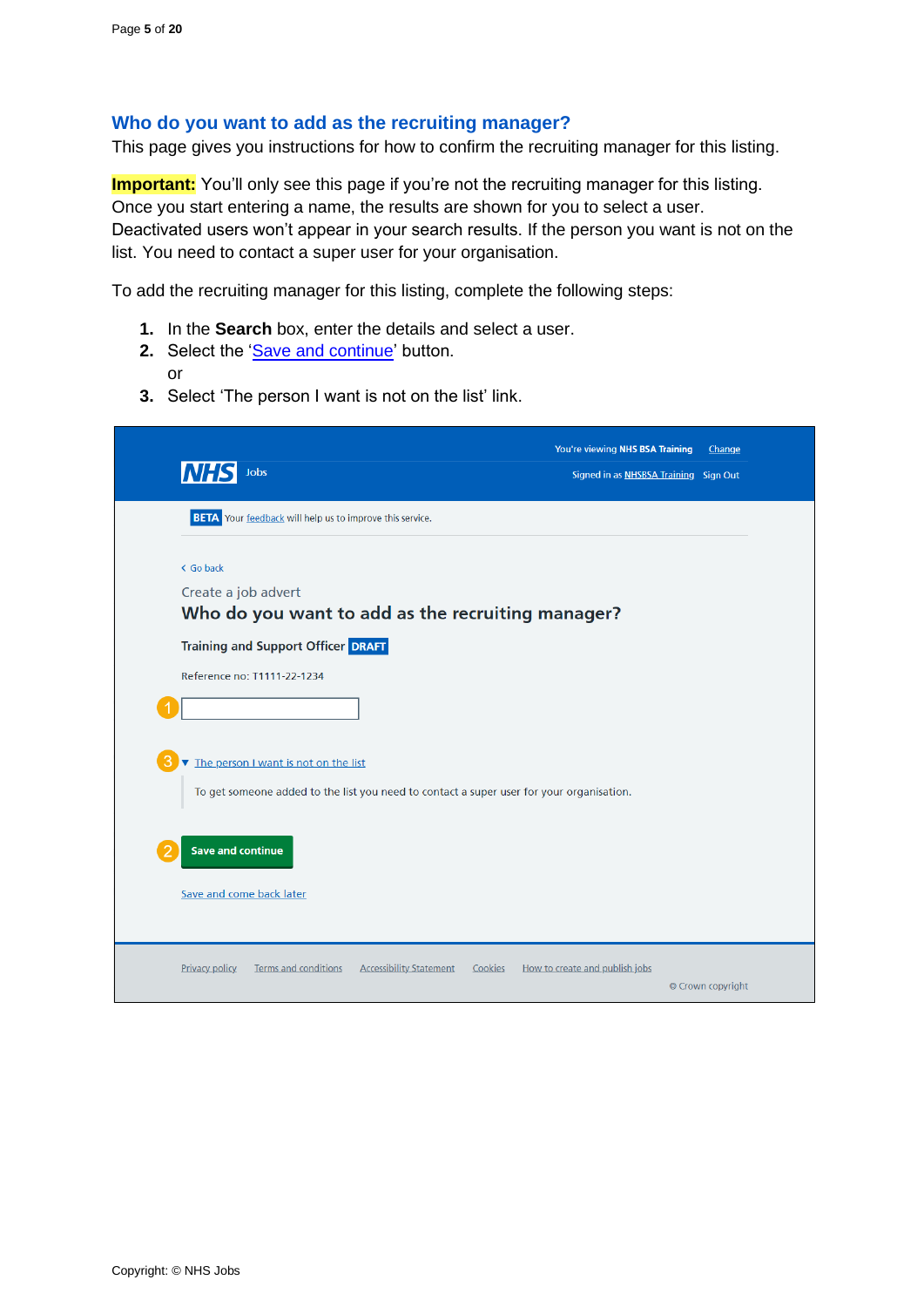## <span id="page-5-0"></span>**Do you know who the recruitment administrator will be for this listing?**

This page gives you instructions for how to confirm if you know who the recruitment administrator will be for this listing.

To confirm if you know who the recruitment administrator will be for this listing, complete the following steps:

- **1.** Select an answer:
	- ['Yes'](#page-6-0)
	- ['No'](#page-7-0)
- **2.** Select the 'Save and continue' button.

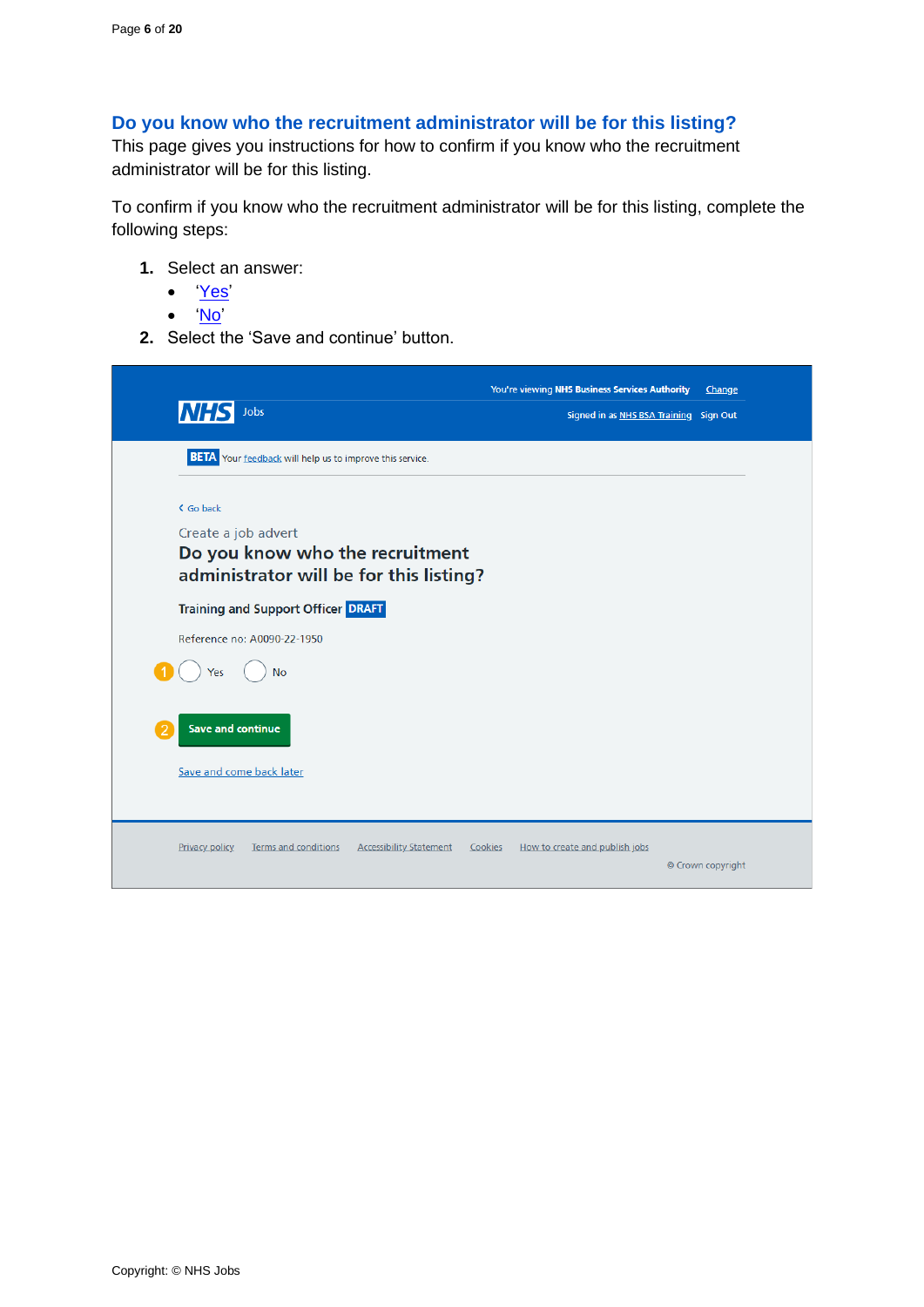#### <span id="page-6-0"></span>**Who do you want to add as the recruitment administrator?**

This page gives you instructions for how to confirm the recruitment administrator for this listing.

**Important:** You'll only see this page if you're adding the recruitment administrator for this listing. Once you start entering a name, the results are shown for you to select a user. Deactivated users won't appear in your search results. If the person you want is not on the list. You need to contact a super user for your organisation.

To add the recruitment administrator for this listing, complete the following steps:

- **1.** In the **Search** box, enter the details and select a user.
- **2.** Select the ['Save and continue'](#page-7-0) button. or
- **3.** Select 'The person I want is not on the list' link.

| Jobs                                                                                                                             | You're viewing NHS BSA Training<br>Change<br>Signed in as NHSBSA Training Sign Out |
|----------------------------------------------------------------------------------------------------------------------------------|------------------------------------------------------------------------------------|
| <b>BETA</b> Your feedback will help us to improve this service.                                                                  |                                                                                    |
| < Go back<br>Create a job advert<br>Who do you want to add as the recruitment administrator?                                     |                                                                                    |
| <b>Training and Support Officer DRAFT</b><br>Reference no: T1111-22-1234<br>To mark as unassigned, search for 'unassigned'       |                                                                                    |
| The person I want is not on the list<br>To get someone added to the list you need to contact a super user for your organisation. |                                                                                    |
| <b>Save and continue</b><br>Save and come back later                                                                             |                                                                                    |
| <b>Privacy policy</b><br><b>Terms and conditions</b><br><b>Accessibility Statement</b><br>Cookies                                | How to create and publish jobs<br>© Crown copyright                                |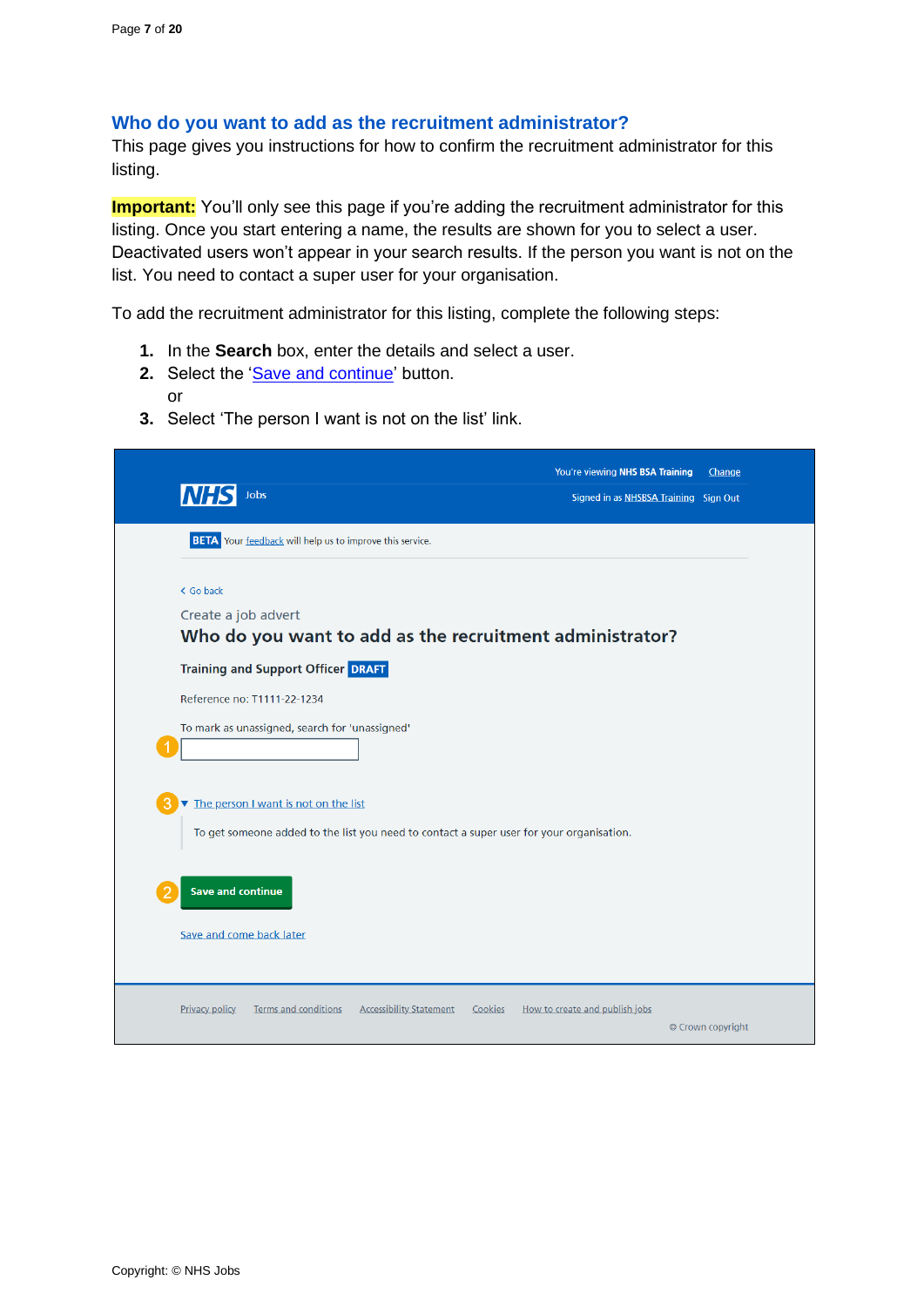#### <span id="page-7-0"></span>**Who will approve your job listing?**

This page gives you instructions for how to confirm who will approve your job listing.

**Important:** You'll only see this page if you're using online approvals. All approvers must approve the listing before it's published.

To add who will approve your job listing, complete the following steps:

**1.** Select the ['Add an approver'](#page-8-0) button.

If you're not using online approvals, go to the ['Select the department for this listing'](#page-10-0) page.

| <b>NHS</b><br>Jobs                                                                                | You're viewing<br>Signed in as NHS BSA Training Sign Out | Change            |
|---------------------------------------------------------------------------------------------------|----------------------------------------------------------|-------------------|
| <b>BETA</b> Your feedback will help us to improve this service.                                   |                                                          |                   |
| < Go back                                                                                         |                                                          |                   |
| Create a job advert                                                                               |                                                          |                   |
| Who will approve your job listing?                                                                |                                                          |                   |
|                                                                                                   |                                                          |                   |
| You have not added any approvers.                                                                 |                                                          |                   |
| Add an approver                                                                                   |                                                          |                   |
| <b>Save and continue</b>                                                                          |                                                          |                   |
| Save and come back later                                                                          |                                                          |                   |
|                                                                                                   |                                                          |                   |
| <b>Terms and conditions</b><br><b>Privacy policy</b><br><b>Accessibility Statement</b><br>Cookies | How to create and publish jobs                           |                   |
|                                                                                                   |                                                          | © Crown copyright |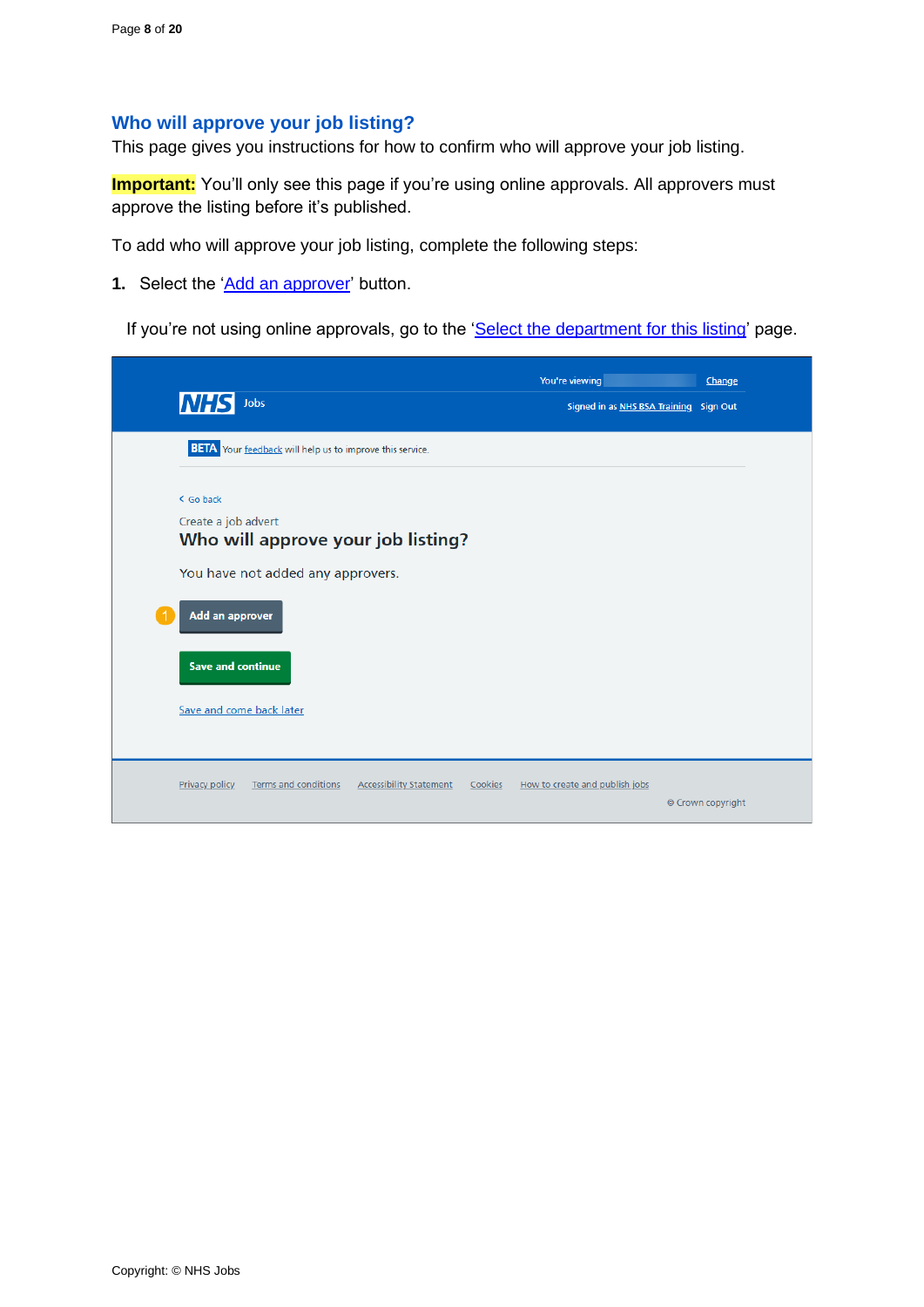#### <span id="page-8-0"></span>**Who do you want to add as an approver?**

This page gives you instructions for how to confirm who you want to add as an approver.

**Important:** You'll only see this page if you're using online approvals in your organisations account. Once you start entering a name, the results are shown for you to select a user. Deactivated users won't appear in your search results. If the person you want is not on the list. You need to contact a super user for your organisation.

To add an approver, complete the following steps:

- **1.** In the **Search** box, enter the details and select a user.
- **2.** Select the ['Save and continue'](#page-9-0) button. or
- **3.** Select 'The person I want is not on the list' link.

|                                                                                                   | You're viewing NHS BSA Training       | Change            |
|---------------------------------------------------------------------------------------------------|---------------------------------------|-------------------|
| Jobs<br><b>NHSI</b>                                                                               | Signed in as NHSBSA Training Sign Out |                   |
| <b>BETA</b> Your feedback will help us to improve this service.                                   |                                       |                   |
| < Go back                                                                                         |                                       |                   |
| Create a job advert                                                                               |                                       |                   |
| Who do you want to add as the approver?                                                           |                                       |                   |
| Who do you want to add as the approver?                                                           |                                       |                   |
| The person I want is not on the list                                                              |                                       |                   |
| To get someone added to the list you need to contact a super user for your organisation.          |                                       |                   |
|                                                                                                   |                                       |                   |
| <b>Save and continue</b>                                                                          |                                       |                   |
| Save and come back later                                                                          |                                       |                   |
|                                                                                                   |                                       |                   |
| <b>Privacy policy</b><br><b>Terms and conditions</b><br><b>Accessibility Statement</b><br>Cookies | How to create and publish jobs        | © Crown copyright |
|                                                                                                   |                                       |                   |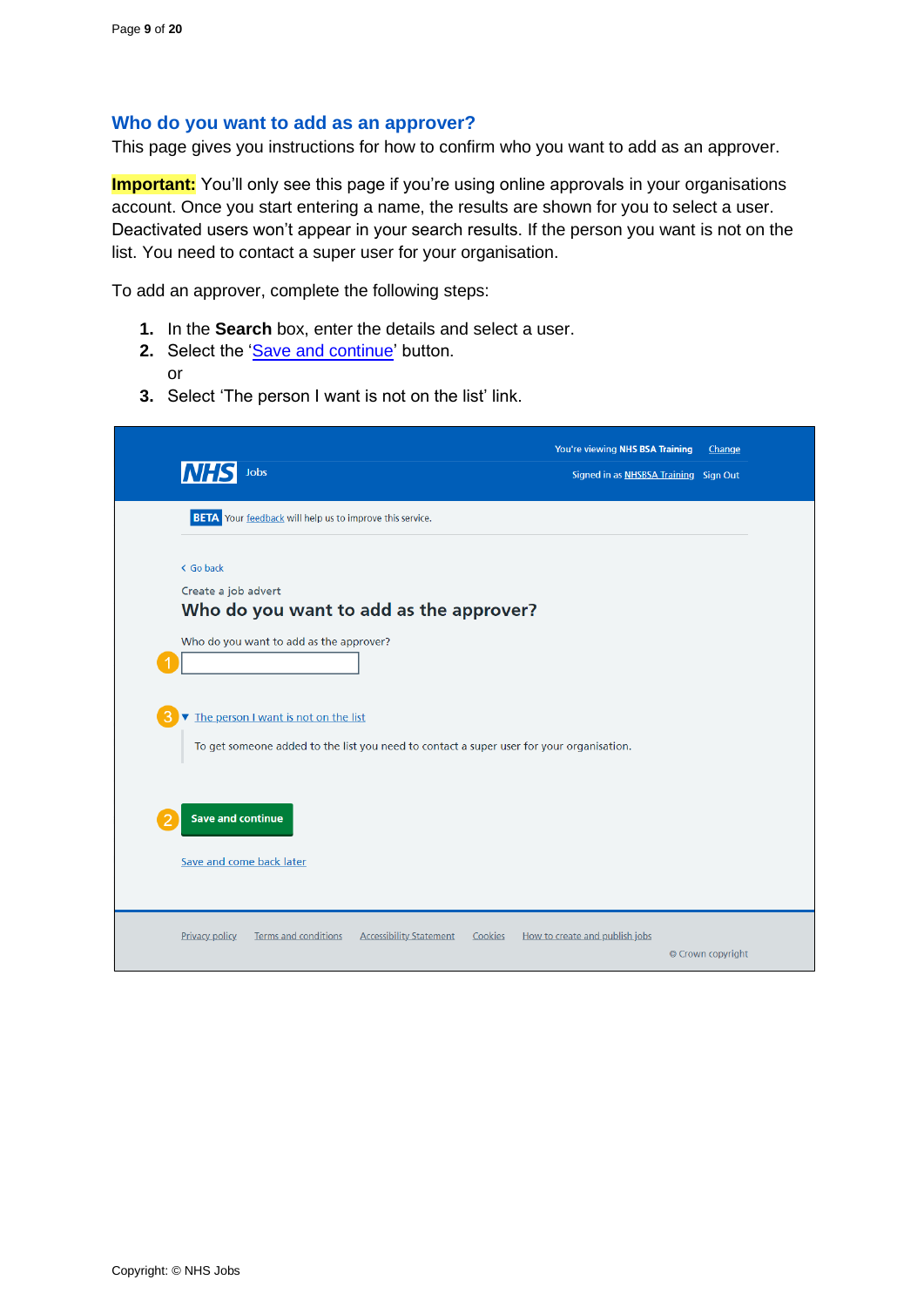#### <span id="page-9-0"></span>**Manage your approvers**

This page gives you instructions for how to manage your approvers.

**Important:** You'll only see this page if you're using online approvals in your organisations account.

To manage your approvers, complete the following steps:

- **1.** Select the '*Remove'* link (optional).
- **2.** Select the ['Add an approver'](#page-8-0) button (optional).
- **3.** Select the ['Save and continue'](#page-10-0) button.

|                            |                                                                 |        | You're viewing                         | Change |
|----------------------------|-----------------------------------------------------------------|--------|----------------------------------------|--------|
| Jobs<br><b>NHS</b>         |                                                                 |        | Signed in as NHS BSA Training Sign Out |        |
|                            | <b>BETA</b> Your feedback will help us to improve this service. |        |                                        |        |
| < Go back                  |                                                                 |        |                                        |        |
| Create a job advert        | Who will approve your job listing?                              |        |                                        |        |
| before you can publish it. | All approvers need to approve your listing in NHS Jobs          |        |                                        |        |
|                            |                                                                 |        |                                        |        |
| <b>NHS BSA Training</b>    | Administrator                                                   | Remove |                                        |        |
|                            |                                                                 |        |                                        |        |
| Add an approver            |                                                                 |        |                                        |        |
|                            |                                                                 |        |                                        |        |
| <b>Save and continue</b>   |                                                                 |        |                                        |        |
| Save and come back later   |                                                                 |        |                                        |        |
|                            |                                                                 |        |                                        |        |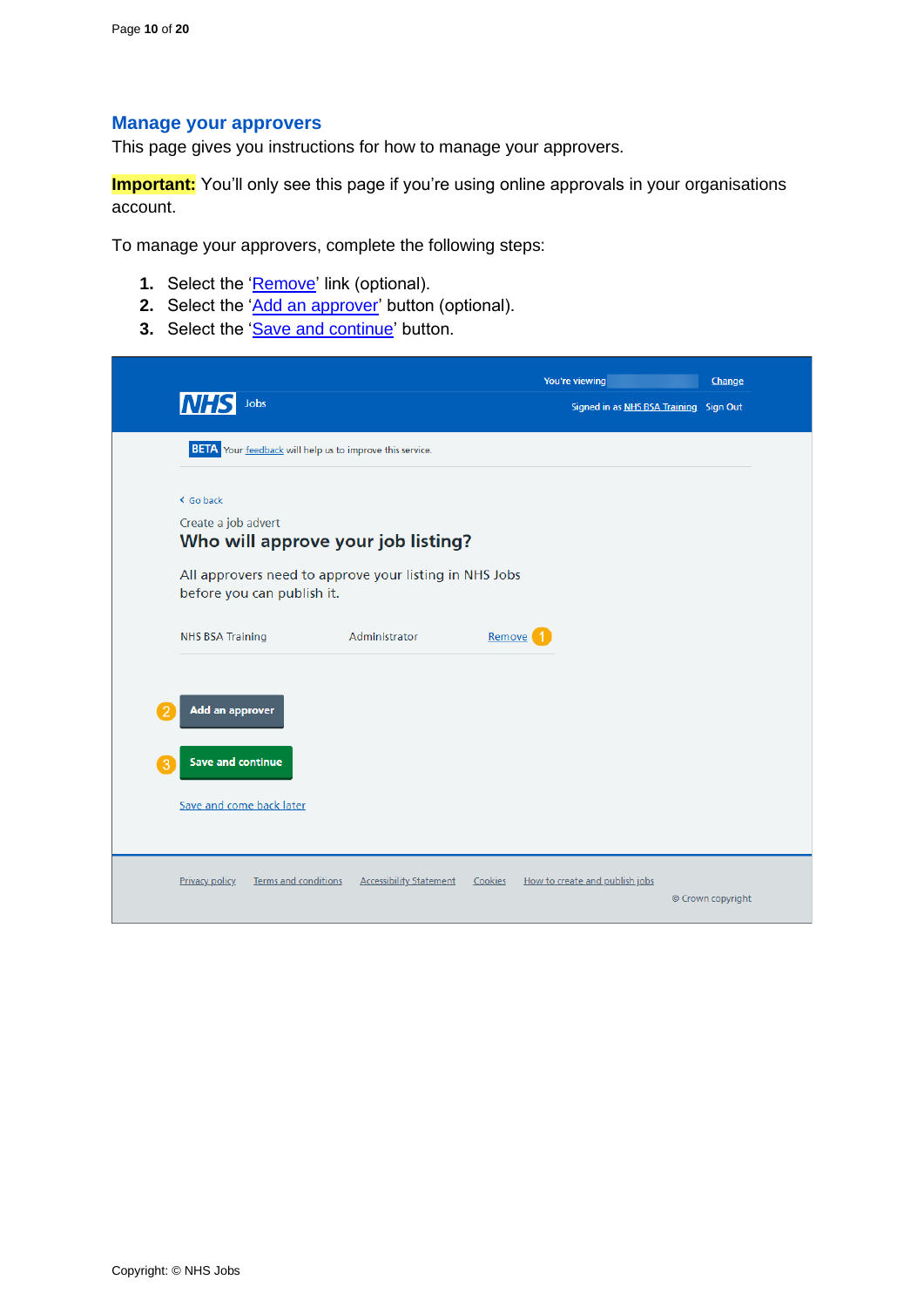#### <span id="page-10-0"></span>**Select the department for the listing**

This page gives you instructions for how to select the department for the listing.

**Important:** You'll only see this page if you're using departments in your organisations account. If the person you want is not on the list. You need to contact a super user for your organisation.

To select the department, complete the following steps:

- **1.** Select an answer.
- 2. Select the ['Save and continue'](#page-11-0) button. or
- **3.** Select 'The department I want is not on the list' link.

If you're not using departments, go to the ['Will you be the shortlisting lead?'](#page-11-0) page.

| Jobs<br><b>NHS</b>                                                                                                                           | You're viewing NHS BSA Training<br>Signed in as NHSBSA Training Sign Out | Change            |
|----------------------------------------------------------------------------------------------------------------------------------------------|--------------------------------------------------------------------------|-------------------|
| <b>BETA</b> Your feedback will help us to improve this service.                                                                              |                                                                          |                   |
| < Go back<br>Create a job advert<br>Select the department for the listing                                                                    |                                                                          |                   |
| <b>NHS Jobs Training and Support</b><br>or<br>Mark as unassigned                                                                             |                                                                          |                   |
| The department I want is not on the list<br>To get a department added to the list you need to contact a super user<br>for your organisation. |                                                                          |                   |
| <b>Save and continue</b><br>Save and come back later                                                                                         |                                                                          |                   |
|                                                                                                                                              |                                                                          |                   |
| <b>Privacy policy</b><br><b>Terms and conditions</b><br><b>Accessibility Statement</b><br>Cookies                                            | How to create and publish jobs                                           | © Crown copyright |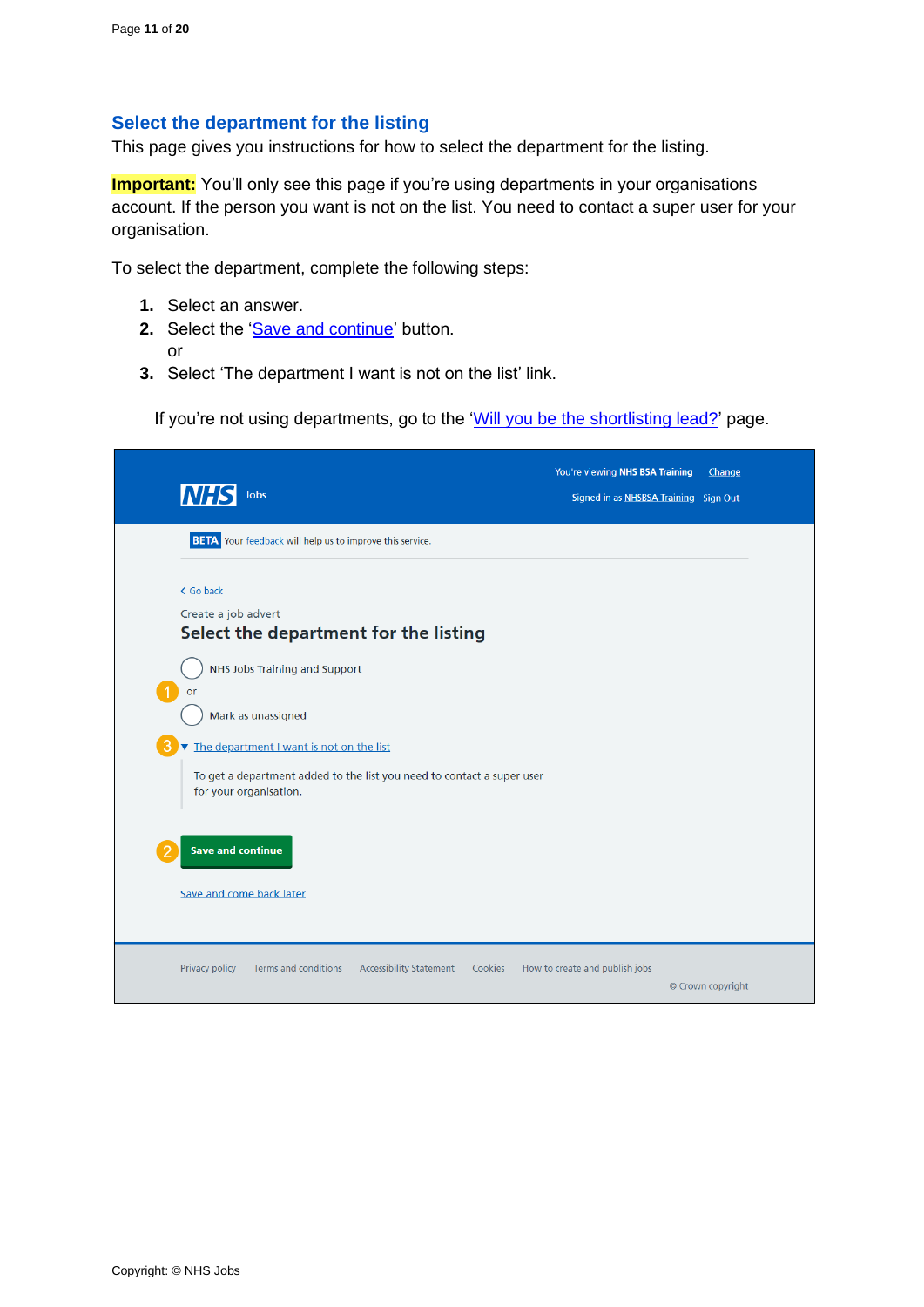## <span id="page-11-0"></span>**Will you be the shortlisting lead?**

This page gives you instructions for how to confirm if you're the shortlisting lead.

To confirm if you're the shortlisting lead, complete the following steps:

- **1.** Select an answer:
	- ['Yes'](#page-13-0)
	- ['No'](#page-12-0)
- **2.** Select the 'Save and continue' button.

| <b>NHS</b><br>Jobs                                                                                                                                 | You're viewing NHS Business Services Authority<br>Signed in as NHS BSA Training Sign Out | Change            |
|----------------------------------------------------------------------------------------------------------------------------------------------------|------------------------------------------------------------------------------------------|-------------------|
| <b>BETA</b> Your feedback will help us to improve this service.                                                                                    |                                                                                          |                   |
| < Go back<br>Create a job advert<br>Will you be the shortlisting lead?<br><b>No</b><br>Yes<br><b>Save and continue</b><br>Save and come back later |                                                                                          |                   |
| <b>Terms and conditions</b><br><b>Privacy policy</b><br><b>Accessibility Statement</b>                                                             | Cookies<br>How to create and publish jobs                                                | © Crown copyright |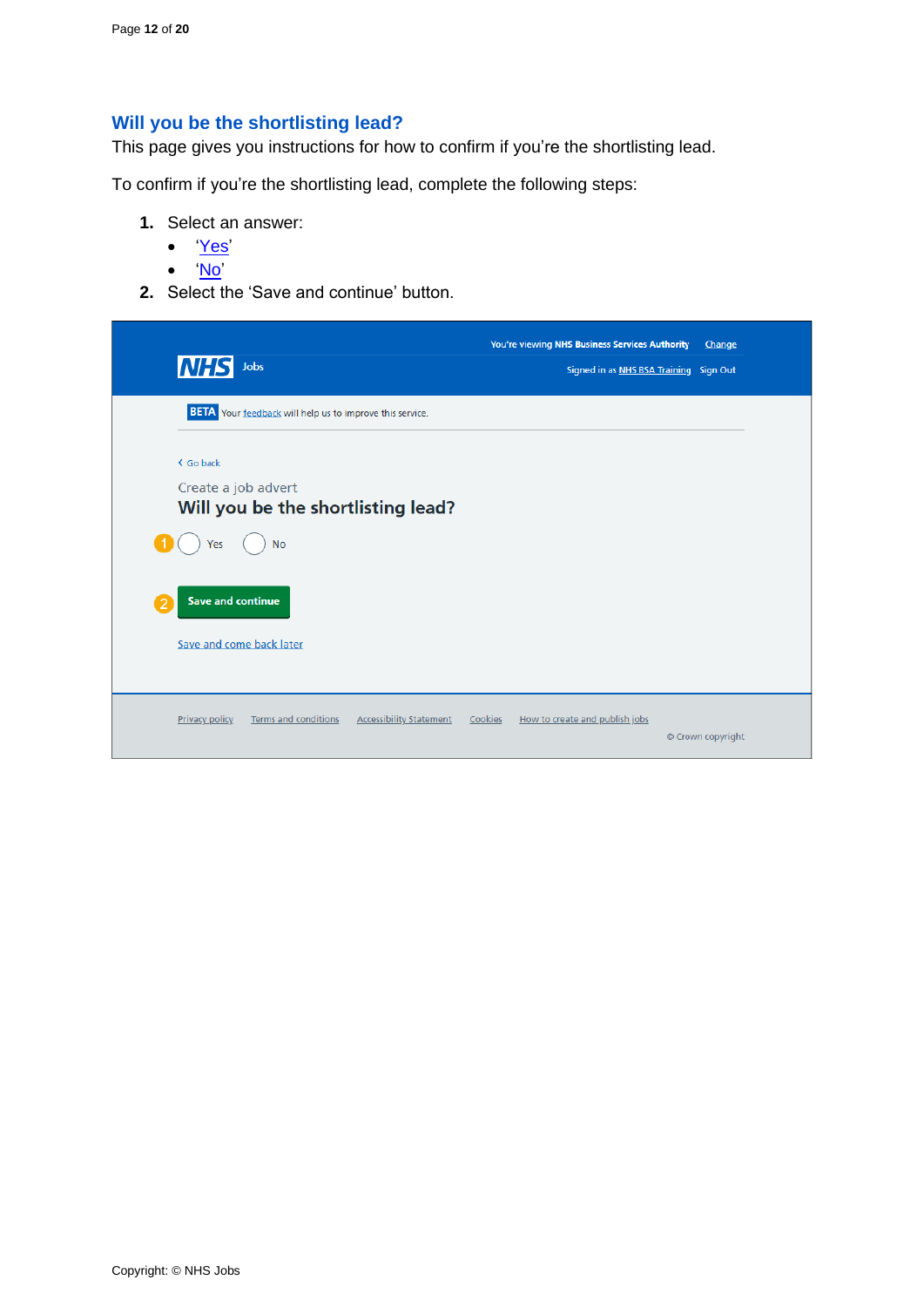## <span id="page-12-0"></span>**Who do you want to add as the shortlisting lead?**

This page gives you instructions for how to confirm the shortlisting lead for the listing.

**Important:** You'll only see this page if you're not the shortlisting lead for the listing. Once you start entering a name, the results are shown for you to select a user. Deactivated users won't appear in your search results. If the person you want is not on the list. You need to contact a super user for your organisation.

To add the shortlisting lead for the listing, complete the following steps:

- **1.** In the **Search** box, enter the details and select a user.
- **2.** Select the ['Save and continue'](#page-13-0) button. or
- **3.** Select 'The person I want is not on the list' link.

| Jobs<br><b>NHS</b>                                                                                                               | You're viewing NHS BSA Training<br>Change<br>Signed in as NHSBSA Training Sign Out |
|----------------------------------------------------------------------------------------------------------------------------------|------------------------------------------------------------------------------------|
| <b>BETA</b> Your feedback will help us to improve this service.                                                                  |                                                                                    |
| < Go back<br>Create a job advert<br>Who do you want to add as the shortlisting lead?                                             |                                                                                    |
| <b>Training and Support Officer DRAFT</b>                                                                                        |                                                                                    |
| Reference no: T1111-22-8270                                                                                                      |                                                                                    |
| The person I want is not on the list<br>To get someone added to the list you need to contact a super user for your organisation. |                                                                                    |
| <b>Save and continue</b>                                                                                                         |                                                                                    |
| Save and come back later                                                                                                         |                                                                                    |
| <b>Terms and conditions</b><br><b>Accessibility Statement</b><br><b>Privacy policy</b><br>Cookies                                | How to create and publish jobs<br>© Crown copyright                                |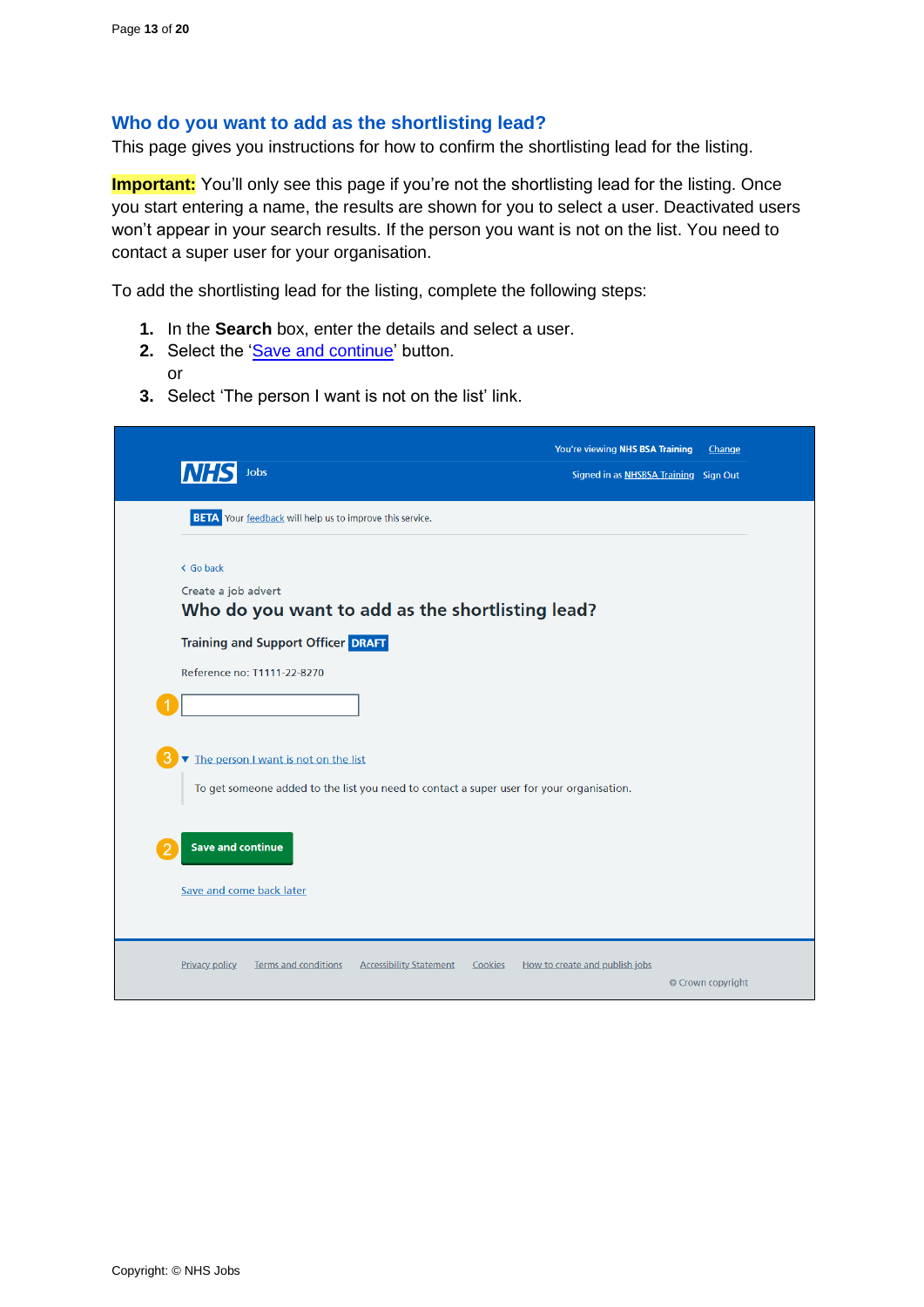#### <span id="page-13-0"></span>**Do you want to add more people to the shortlisting panel?**

This page gives you instructions for how to confirm if you want to add more people to the shortlisting panel.

**Important:** You cannot change this decision once this job listing is published.

To confirm if you want to add more people to the shortlisting panel, complete the following steps:

- **1.** Select an answer:
	- ['Yes'](#page-14-0)
	- ['No'](#page-17-0)
- **2.** Select the 'Save and continue' button.

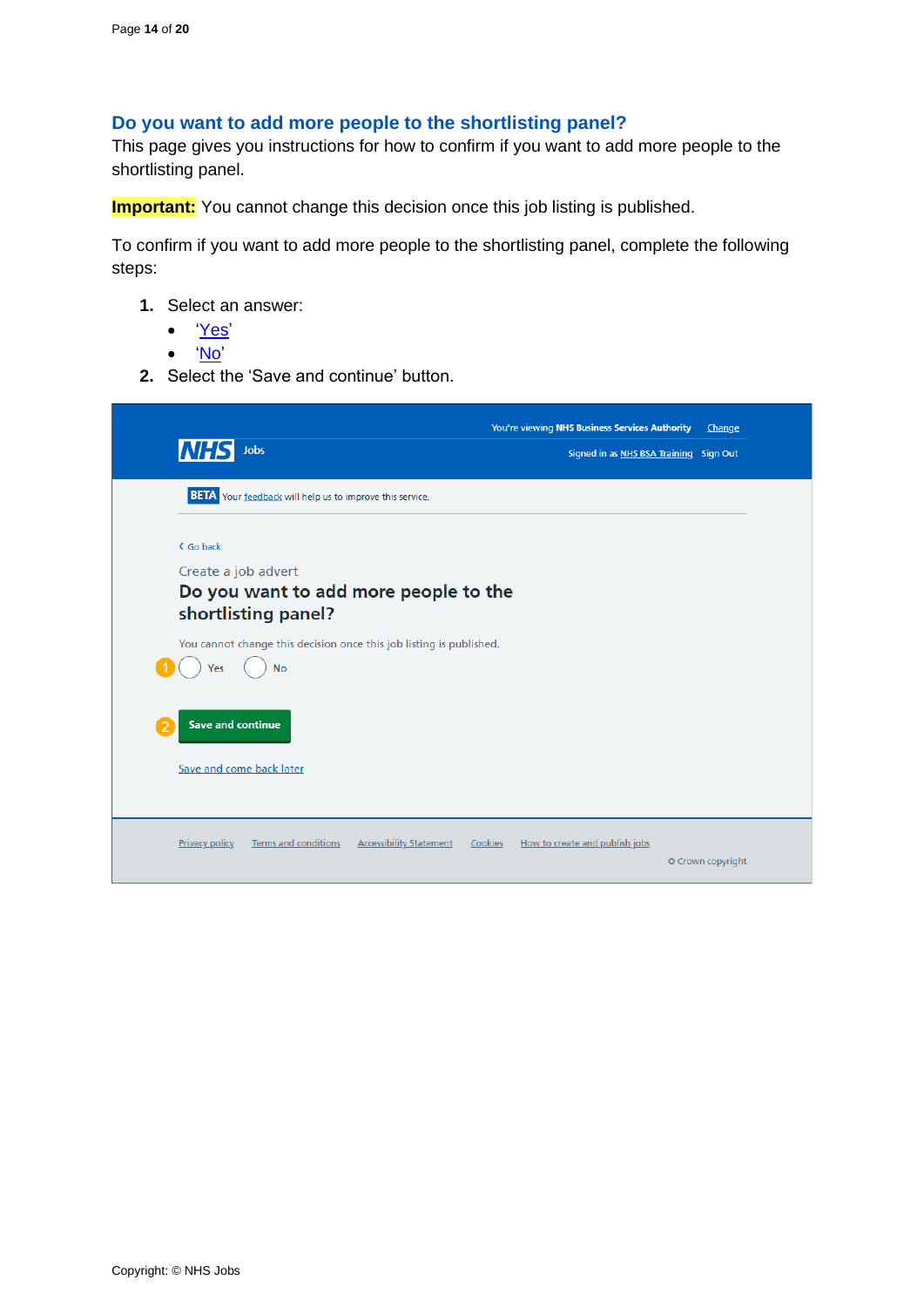## <span id="page-14-0"></span>**Who will be on the shortlisting panel?**

This page gives you instructions for how to confirm who will be on the shortlisting panel.

**Important:** You'll only see this page if you're adding people to the shortlisting panel. In this example, you have not added anyone.

To add who will be on the shortlisting panel, complete the following steps:

**1.** Select the ['Add a person'](#page-15-0) button.

|                                                                                 | You're viewing NHS Business Services Authority | Change            |
|---------------------------------------------------------------------------------|------------------------------------------------|-------------------|
| <b>NHS</b><br>Jobs                                                              | Signed in as NHS BSA Training Sign Out         |                   |
| <b>BETA</b> Your feedback will help us to improve this service.                 |                                                |                   |
| < Go back                                                                       |                                                |                   |
| Create a job vacancy<br>Who will be on the shortlisting panel?                  |                                                |                   |
| You have not added anyone.                                                      |                                                |                   |
| Add a person                                                                    |                                                |                   |
| <b>Save and continue</b>                                                        |                                                |                   |
| Save and come back later                                                        |                                                |                   |
|                                                                                 |                                                |                   |
| Terms and conditions<br><b>Privacy policy</b><br><b>Accessibility Statement</b> | How to create and publish jobs<br>Cookies      |                   |
|                                                                                 |                                                | © Crown copyright |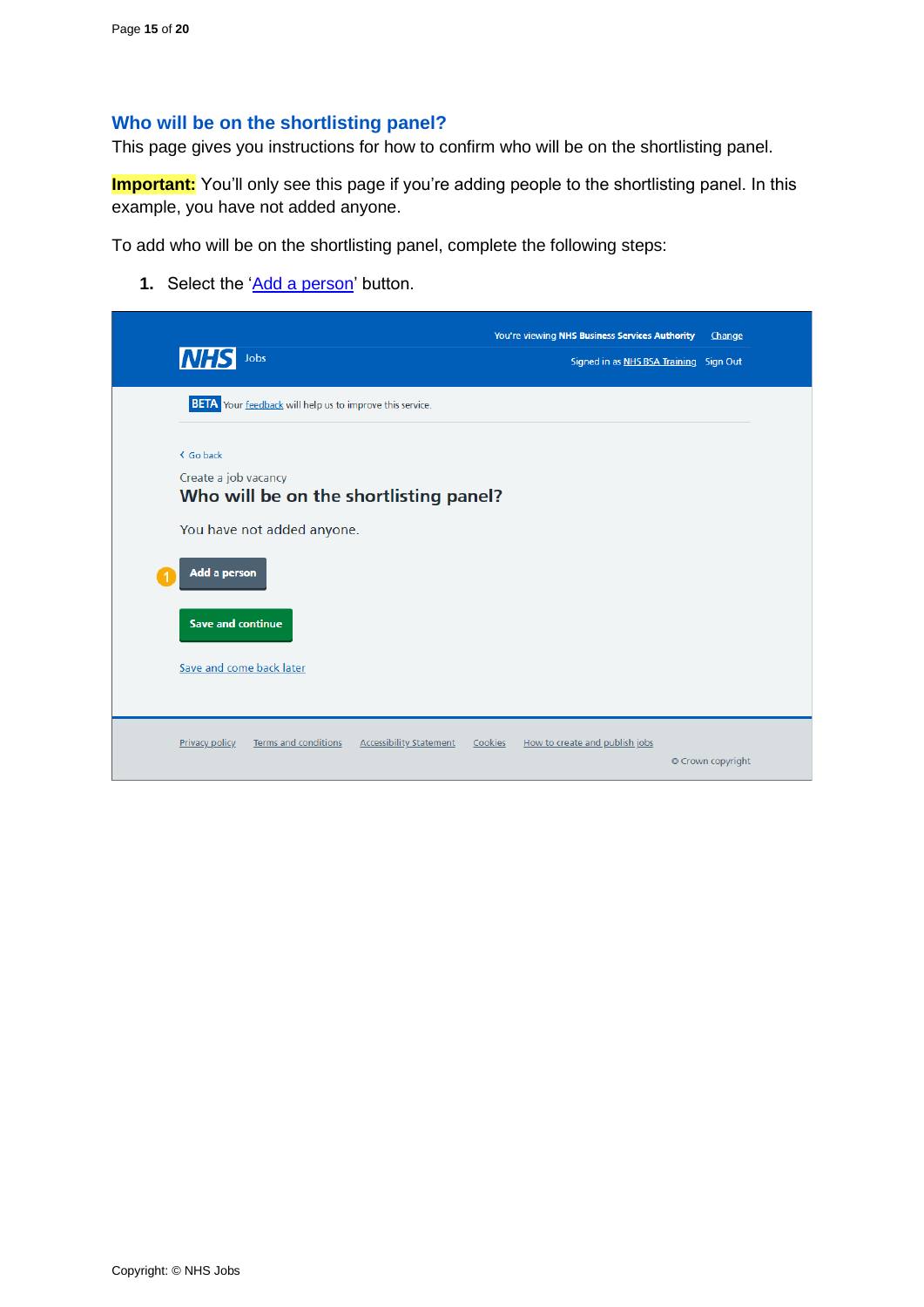#### <span id="page-15-0"></span>**Who do you want to add to the shortlisting panel?**

This page gives you instructions for how to add users to the shortlisting panel.

**Important:** Once you start entering a name, the results are shown for you to select a user. Deactivated users won't appear in your search results. If the person you want is not on the list. You need to contact a super user for your organisation.

To add users to the shortlisting panel, complete the following steps:

- **1.** In the **Search** box, enter the details and select a user.
- **2.** Select the ['Save and continue'](#page-16-0) button. or
- **3.** Select 'The person I want is not on the list' link.

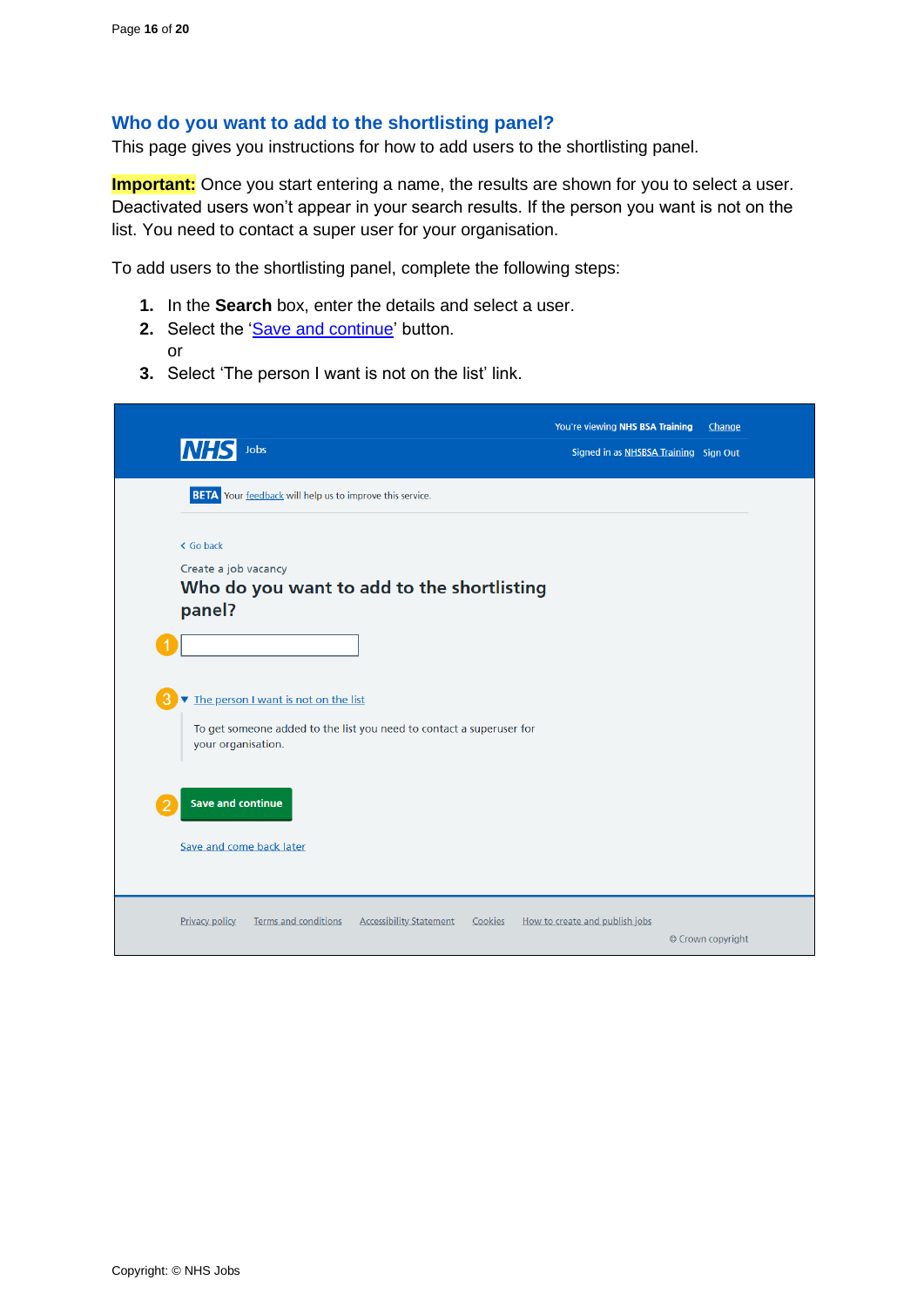## <span id="page-16-0"></span>**Manage your shortlisting panel**

This page gives you instructions for how to manage your shortlisting panel.

**Important:** In this example, you've added a user to your shortlisting panel. You can add up to 10 people.

To manage your shortlisting panel, complete the following steps:

- **1.** Select the '*Remove'* link (optional).
- **2.** Select the ['Add a person'](#page-15-0) button (optional).
- **3.** Select the ['Save and continue'](#page-17-0) button.

|                                                                                        | You're viewing NHS Business Services Authority | Change            |
|----------------------------------------------------------------------------------------|------------------------------------------------|-------------------|
| <b>NHS</b><br>Jobs                                                                     | Signed in as NHS BSA Training Sign Out         |                   |
| <b>BETA</b> Your feedback will help us to improve this service.                        |                                                |                   |
| < Go back                                                                              |                                                |                   |
| Create a job vacancy<br>Who will be on the shortlisting panel?                         |                                                |                   |
| You can add up to 10 people.                                                           |                                                |                   |
|                                                                                        | Remove <sup>1</sup>                            |                   |
|                                                                                        |                                                |                   |
| Add a person                                                                           |                                                |                   |
| <b>Save and continue</b>                                                               |                                                |                   |
|                                                                                        |                                                |                   |
| Save and come back later                                                               |                                                |                   |
|                                                                                        |                                                |                   |
| <b>Terms and conditions</b><br><b>Accessibility Statement</b><br><b>Privacy policy</b> | Cookies<br>How to create and publish jobs      |                   |
|                                                                                        |                                                | © Crown copyright |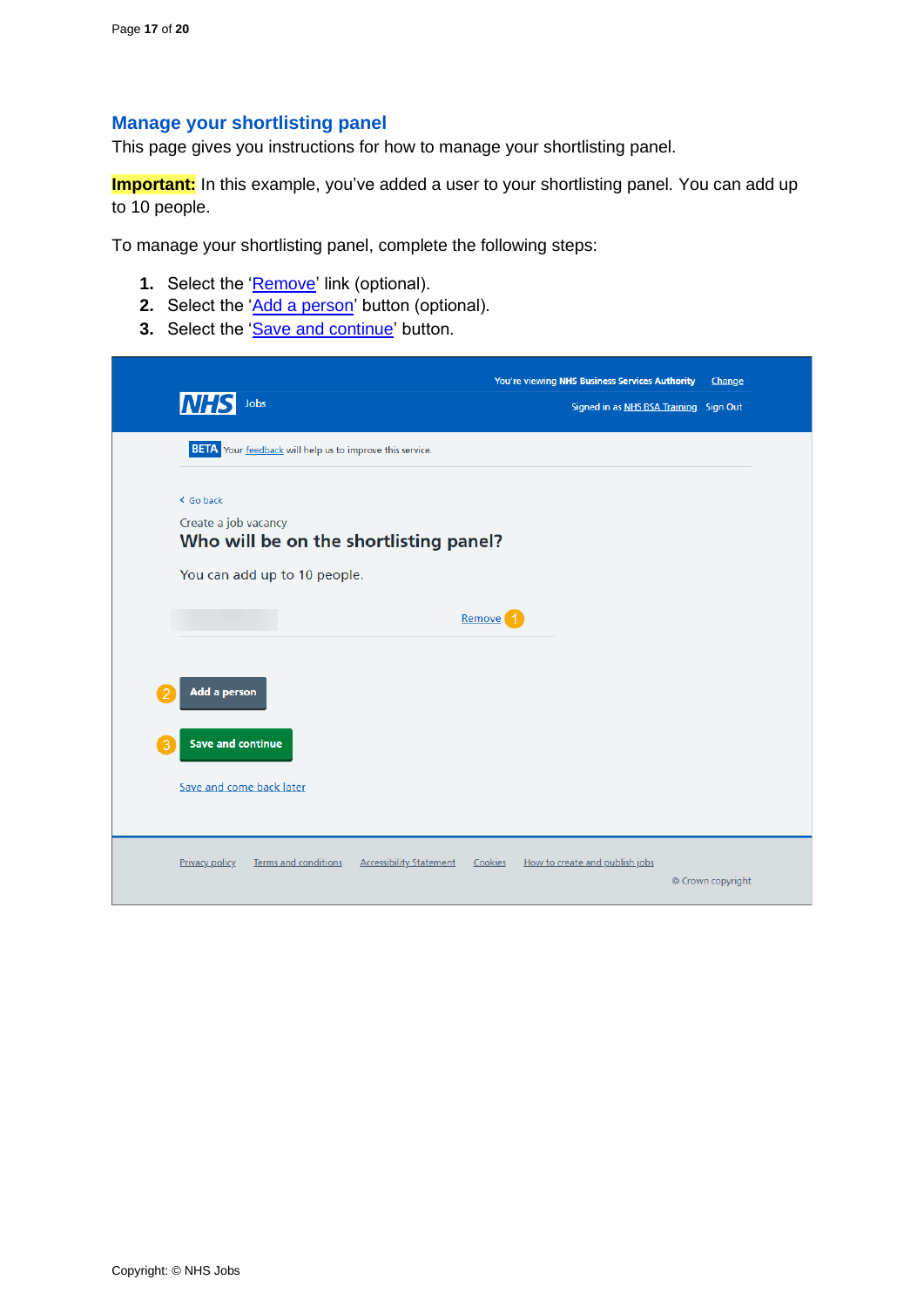#### <span id="page-17-0"></span>**How do you want to do your shortlisting?**

This page gives you instructions to confirm how you want to do your shortlisting.

**Important:** If you choose 'Online', you'll score applicants using the NHS Jobs online service. If you choose 'Offline', you'll score applicants outside of the NHS Jobs online service by downloading the applications. You cannot change your decision once the job is published.

To confirm how you want to do your shortlisting, complete the following steps:

- **1.** Select an answer.
- 2. Select the ['Save and continue'](#page-18-0) button.

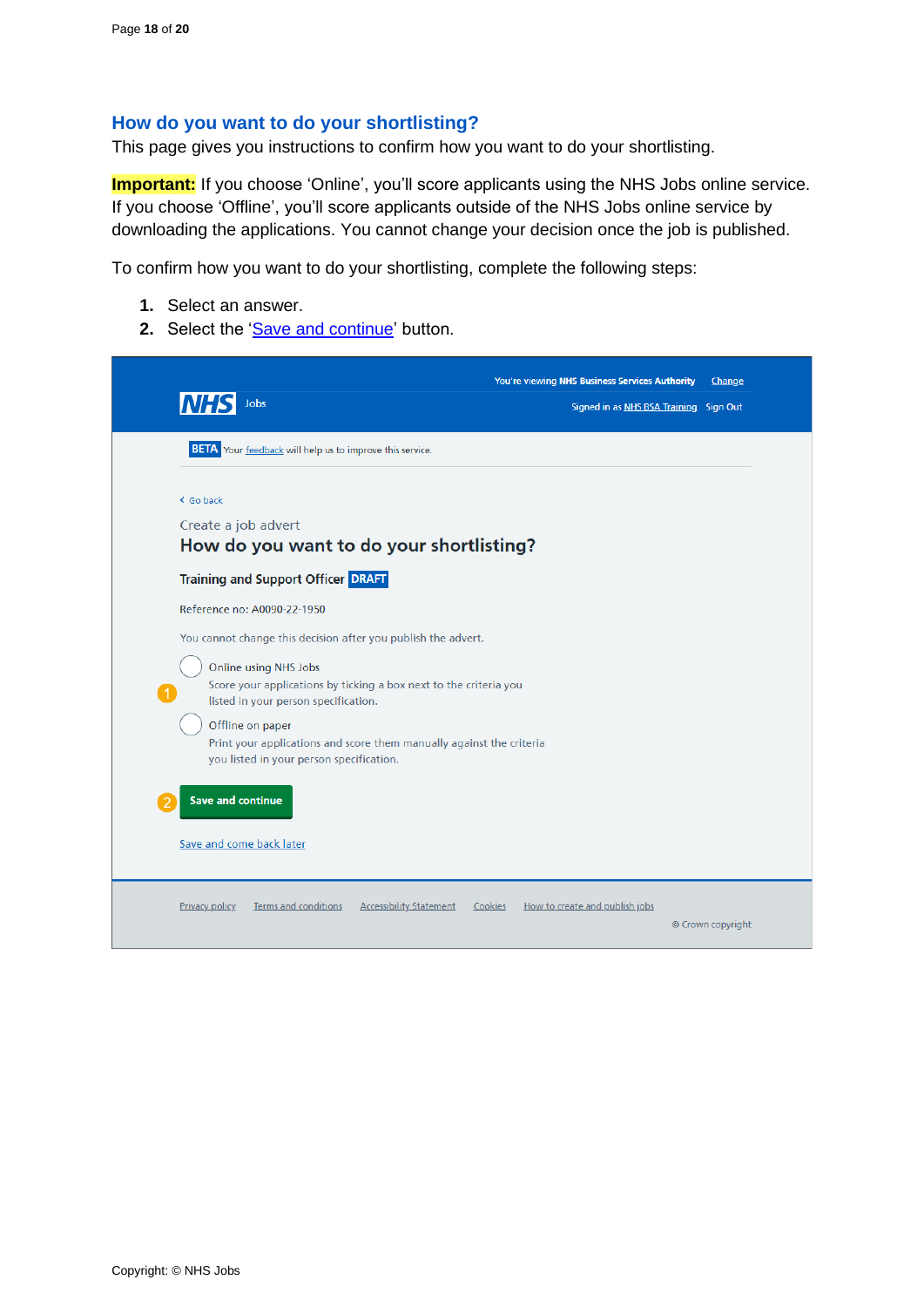#### <span id="page-18-0"></span>**Check and save the recruitment team**

This page gives you instructions for how to check and save the recruitment team.

To check, change and save the recruitment team, complete the following steps:

- **1.** Select a 'Change' link (optional):
	- ['Recruiting manager'](#page-4-0)
	- ['Recruitment administrator'](#page-6-0)
	- ['Approvers'](#page-8-0)
	- ['Departments'](#page-10-0)
	- ['Shortlisting lead'](#page-12-0)
	- ['Are there additional people on the shortlisting panel?'](#page-13-0)
	- ['Shortlisting method'](#page-17-0)
- 2. Select the ['Save and continue'](#page-19-1) button.

| Create a job advert                                             | Check and save the recruitment team                 |        |
|-----------------------------------------------------------------|-----------------------------------------------------|--------|
|                                                                 | Recruiting manager NHS BSA Training (Administrator) | Change |
| <b>Recruitment</b><br>administrator                             |                                                     | Change |
| <b>Approvers</b>                                                | <b>NHSBSA Training (Practice</b><br>Manager)        | Change |
| <b>Department</b>                                               | NHS Jobs Training and Support                       | Change |
| <b>Shortlisting lead</b>                                        | NHS BSA Training (Administrator)                    | Change |
| Are there<br>additional people<br>on the shortlisting<br>panel? | Yes                                                 | Change |
| <b>Shortlisting panel</b>                                       | John Doe (Administrator)                            | Change |
| Shortlisting<br>method                                          | Online using NHS Jobs                               | Change |
|                                                                 |                                                     |        |
| <b>Save and continue</b>                                        |                                                     |        |